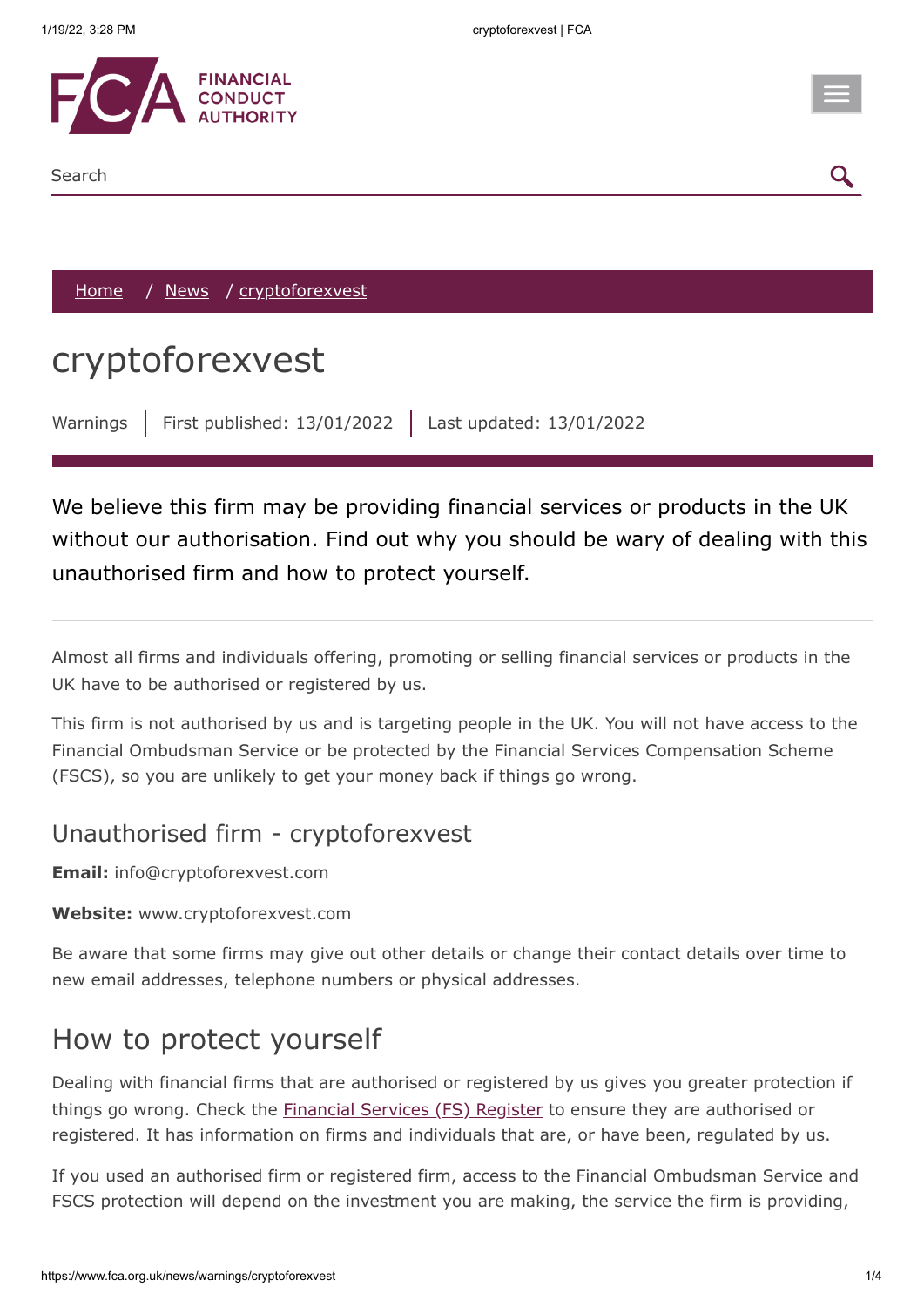and the permissions the firm has. If you would like further information about protection, the authorised or registered firm should be able to help.

If a firm does not appear on the FS Register but claims it does, contact our Consumer Helpline on 0800 111 6768.

There are more steps you should take to [protect yourself from scams](https://www.fca.org.uk/consumers/avoid-scams-unauthorised-firms).

## Report an unauthorised firm

If you think you have been approached by an unauthorised firm, you should contact our Consumer Helpline on 0800 111 6768. If you have been approached by a scam firm, then please visit our [contact us page.](https://www.fca.org.uk/contact)



<span id="page-1-0"></span> $\boldsymbol{\mathcal{S}}$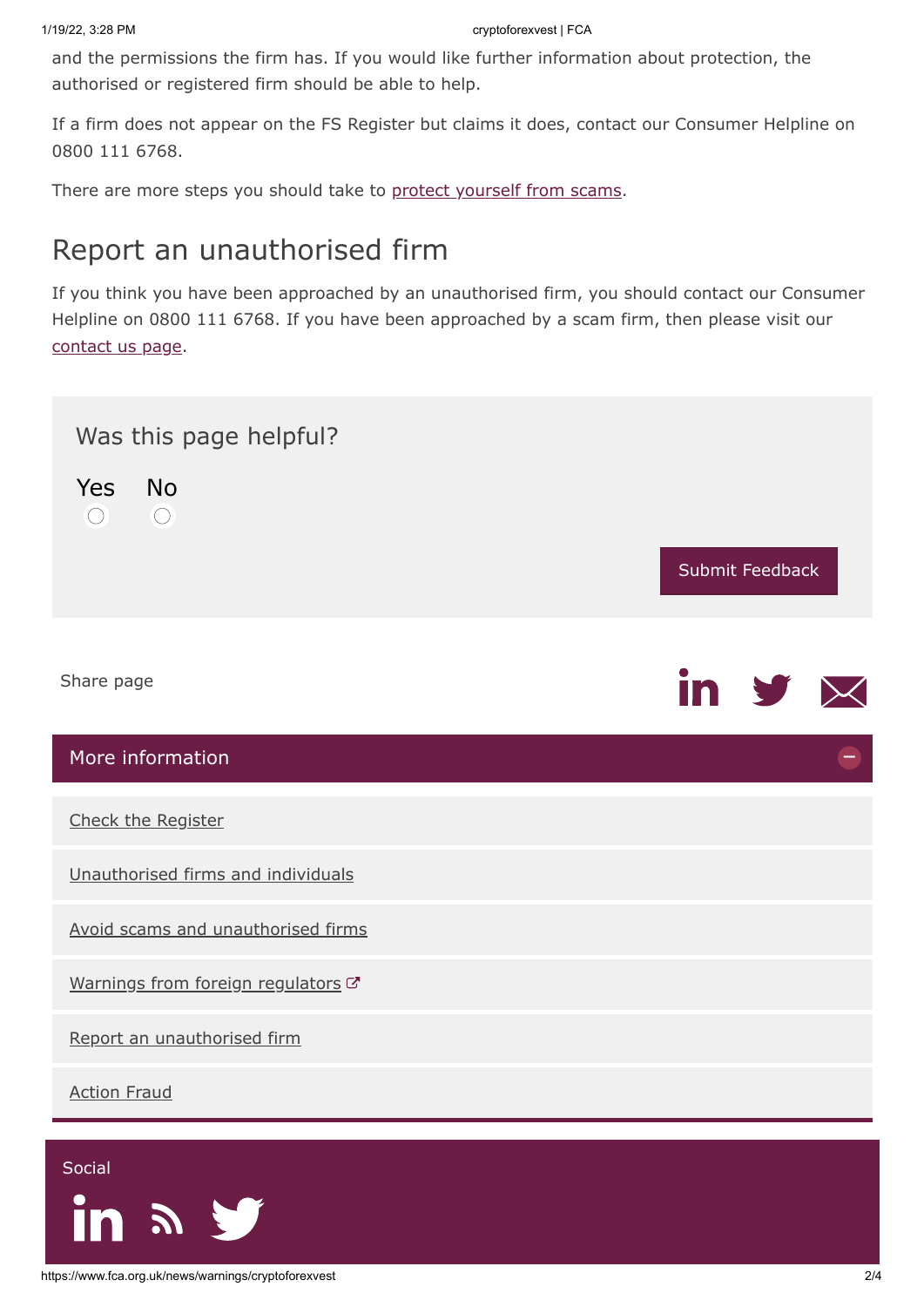| <b>Accessibility</b><br>Complain about us<br>Copyright notice<br>Corporate responsibility<br>Cymraeg<br>Freedom of information<br>Modern Slavery and Human Trafficking Statement<br>Privacy<br>Sitemap<br>Translated languages<br>Registers and Systems<br><b>Mutuals Public Register</b><br>Connect<br><b>FCA Handbook</b><br><b>Financial Services Register</b><br>RegData<br>Careers<br>Careers home<br><b>Early careers</b><br><b>Experienced professionals</b><br>Search jobs and apply<br>Contact<br>FCA Head Office<br>12 Endeavour Square<br>London E20 1JN<br><b>Contact us</b> |  |
|------------------------------------------------------------------------------------------------------------------------------------------------------------------------------------------------------------------------------------------------------------------------------------------------------------------------------------------------------------------------------------------------------------------------------------------------------------------------------------------------------------------------------------------------------------------------------------------|--|
|                                                                                                                                                                                                                                                                                                                                                                                                                                                                                                                                                                                          |  |
|                                                                                                                                                                                                                                                                                                                                                                                                                                                                                                                                                                                          |  |
|                                                                                                                                                                                                                                                                                                                                                                                                                                                                                                                                                                                          |  |
|                                                                                                                                                                                                                                                                                                                                                                                                                                                                                                                                                                                          |  |
|                                                                                                                                                                                                                                                                                                                                                                                                                                                                                                                                                                                          |  |
|                                                                                                                                                                                                                                                                                                                                                                                                                                                                                                                                                                                          |  |
|                                                                                                                                                                                                                                                                                                                                                                                                                                                                                                                                                                                          |  |
|                                                                                                                                                                                                                                                                                                                                                                                                                                                                                                                                                                                          |  |
|                                                                                                                                                                                                                                                                                                                                                                                                                                                                                                                                                                                          |  |
|                                                                                                                                                                                                                                                                                                                                                                                                                                                                                                                                                                                          |  |
|                                                                                                                                                                                                                                                                                                                                                                                                                                                                                                                                                                                          |  |
|                                                                                                                                                                                                                                                                                                                                                                                                                                                                                                                                                                                          |  |
|                                                                                                                                                                                                                                                                                                                                                                                                                                                                                                                                                                                          |  |
|                                                                                                                                                                                                                                                                                                                                                                                                                                                                                                                                                                                          |  |
|                                                                                                                                                                                                                                                                                                                                                                                                                                                                                                                                                                                          |  |
|                                                                                                                                                                                                                                                                                                                                                                                                                                                                                                                                                                                          |  |
|                                                                                                                                                                                                                                                                                                                                                                                                                                                                                                                                                                                          |  |
|                                                                                                                                                                                                                                                                                                                                                                                                                                                                                                                                                                                          |  |
|                                                                                                                                                                                                                                                                                                                                                                                                                                                                                                                                                                                          |  |
|                                                                                                                                                                                                                                                                                                                                                                                                                                                                                                                                                                                          |  |
|                                                                                                                                                                                                                                                                                                                                                                                                                                                                                                                                                                                          |  |
|                                                                                                                                                                                                                                                                                                                                                                                                                                                                                                                                                                                          |  |
|                                                                                                                                                                                                                                                                                                                                                                                                                                                                                                                                                                                          |  |
|                                                                                                                                                                                                                                                                                                                                                                                                                                                                                                                                                                                          |  |
|                                                                                                                                                                                                                                                                                                                                                                                                                                                                                                                                                                                          |  |
|                                                                                                                                                                                                                                                                                                                                                                                                                                                                                                                                                                                          |  |
|                                                                                                                                                                                                                                                                                                                                                                                                                                                                                                                                                                                          |  |